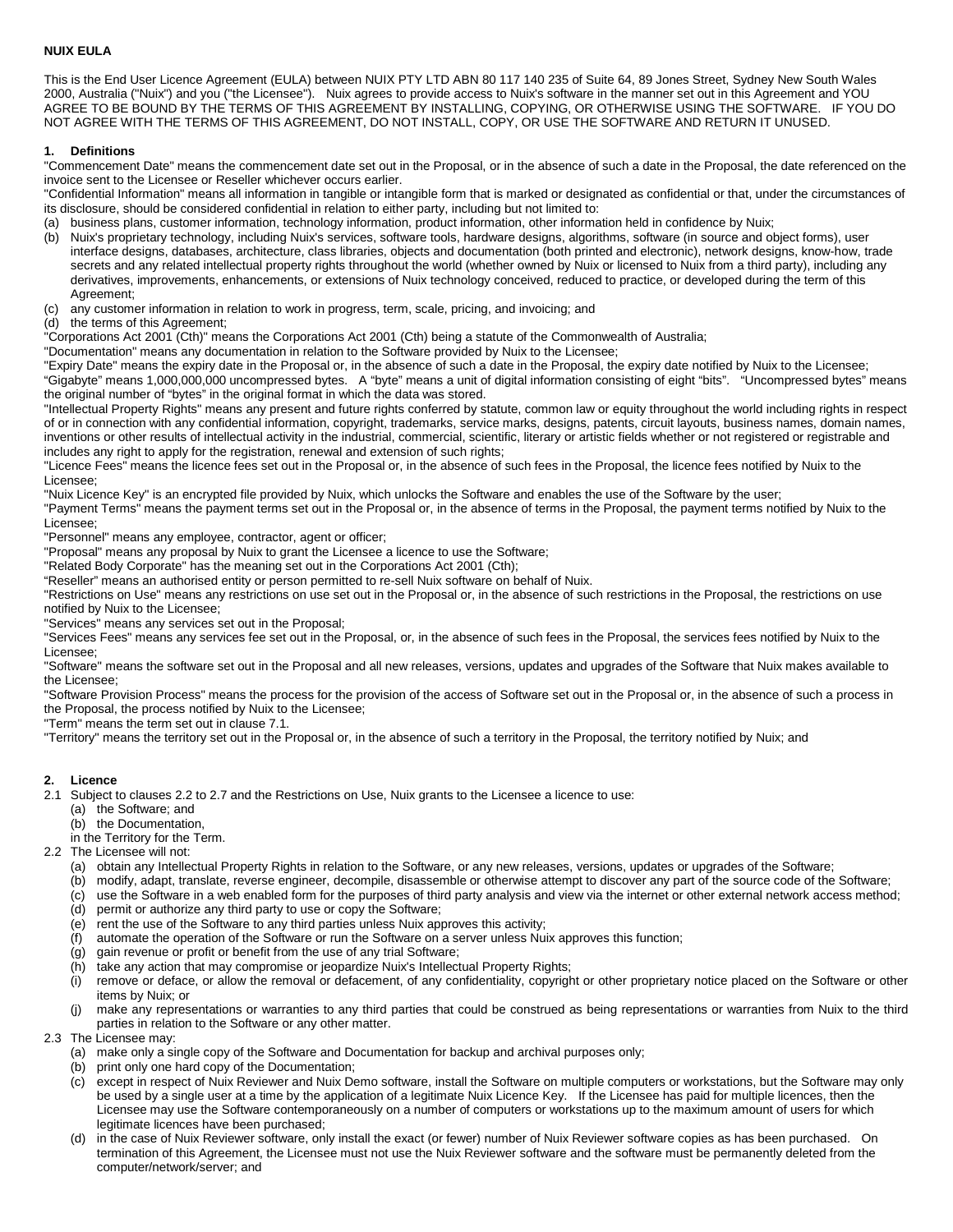- (e) in the case of Nuix Demo software (discontinued since V2.12.0), load and use the Nuix Demo software in as many computers as required subject to the user not changing or attempting to change any of its in-built limitations.
- 2.4 The Licensee acknowledges the Software may be distributed in conjunction with software components covered by a licence which complies with the free software or open source definitions. This Agreement does not grant the Licensee any licence over such components. Such components are identified in "readme" files. Where the licence terms for such a component are included as part of the Software, that component is licensed to the Licensee on those terms. Where the licence terms for such a component are not included as part of the Software but are identified, then that component is licensed to the Licensee on the standard terms identified for that component.
- 2.5 The Licensee acknowledges:
	- (a) all Intellectual Property Rights in or related to the Software and the Documentation are and will remain Nuix's exclusive property; and
	- (b) Nuix will own all Intellectual Property Rights in any copy, translation, modification, adaptation or derivation of the Software, marketing materials or other items of Nuix's Confidential Information, including any improvements or developments; and
	- (c) Nuix will provide the Licensee with access to the Software using the Software Provision Process.
- 2.6 If the Licensee becomes aware of any unauthorized use of the Software, the Licensee will immediately notify Nuix and take all reasonable steps to prevent the unauthorized use or dissemination.
- 2.7 Nuix may audit the Licensee's compliance with the terms of this Agreement at any time on reasonable notice to the Licensee and the Licensee will provide access to any hardware, software, systems, documents and Personnel of the Licensee, and will provide all reasonable co-operation to Nuix, for the purposes of any such audit.

# **3. Licence Fees**

- 3.1 In consideration of the licence to use the Software, the Licensee will pay the Licence Fee to Nuix.
- 3.2 If the Licensee does not pay the Licence Fee to Nuix in accordance with the Payment Terms, interest will accrue on any outstanding amounts at a rate of 12% per annum.
- 3.3 The Licence Fee is exclusive of GST or any other tax, levy or similar governmental charge that may be assessed by any jurisdiction, whether based on gross revenue, the delivery, possession or use of the Software, provision or receipt of any agreed additional services, the execution or performance of this Agreement or otherwise and the Licensee will pay all other taxes, levies or similar governmental charges or provide Nuix with a certificate of exemption acceptable to the taxing authority.
- 3.4 Where the Licensee has multiple Licences or Licensing dates that expire during a given month, Nuix may synchronise invoicing dates or extend invoicing dates to the end of that said month at the commencement of the Licensing period or at any time during the Licensing period.
- 3.5 The Licensee will notify Nuix a minimum of 30 days prior the expiration of the Term should they no long wish to Licence Nuix software. Nuix may issue subsequent years invoices 30 days prior the expiration of the Term increased by a 5% Index.

# **4. Services**

- 4.1 Nuix will provide the Services to the Licensee.
- 4.2 The Licensee will pay to Nuix the Services Fees in respect of the Services.

# **5. Limited Warranty**

- 5.1 Nuix warrants that the Software will perform substantially in accordance with the Documentation for a period of 15 days following the Licensee's receipt of the Software. In jurisdictions in which limitations on express or implied warranties are not allowed by law, any such warranties shall be limited to 15 days.
- 5.2 The warranty in clause 5.1 does not apply if:
	- (a) the Licensee has used the Software other than in accordance with any instructions on use of the Software set out in the Documentation;
	- (b) the Software has been modified in any way without Nuix's written consent;
	- (c) the failure to perform is the result of an accident or use of pre-release alpha and beta versions of the Software;
	- (d) the failure to perform arises from the installation of the Software, the nature, use or operation of the hardware or other equipment on which the Software is used or the use of any materials or software not provided by Nuix;
	- (e) the Licensee has breached the terms of this Agreement; or
	- (f) the Licensee or an affiliate of the Licensee has engaged in a trial period.
- 5.3 Clause 5.1 is a complete statement of the warranties provided by Nuix in relation to the Software. To the extent permitted by law, Nuix excludes all implied warranties including implied warranties of merchantability, of fitness for a particular purpose, or of suitability to Licensee's requirements. If the Software fails to perform in accordance with the warranty set out in clause 5.1, or if warranties are implied into this Agreement and may not be excluded by law, then, to the extent permitted by law, the Licensee's only remedy is, at Nuix's option, to:
	- (a) repair or replacement of the Software; or
	- (b) refund the Licence Fee.

# **6. Liability**

- 6.1 THE TOTAL AGGREGATE LIABILITY OF NUIX ARISING FROM ANY CLAUSE RELATED TO THIS AGREEMENT, THE LICENCE OR ANY PART OF THE SOFTWARE AND/OR DOCUMENTATION, OR THE LICENSEE'S USE, OR INABILITY TO USE, ANY PART OF THE SOFTWARE AND/OR DOCUMENTATION IS LIMITED TO THE AMOUNT RECEIVED BY NUIX FROM THE LICENSEE IN RELATION TO THIS AGREEMENT. THE LICENSEE EXPRESSLY ACKNOWLEDGES THAT THE LICENSEE'S USE OF ANY PART OF THE SOFTWARE AND/OR DOCUMENTATION IS AT THE LICENSEE'S OWN RISK.
- 6.2 NUIX HAS NO LIABILITY TO THE LICENSEE FOR ANY SPECIAL, INDIRECT, INCIDENTAL OR CONSEQUENTIAL DAMAGES (INCLUDING BUT NOT LIMITED TO ANY ACTUAL OR ANTICIPATED LOSS OF REVENUES, PROFITS, SAVINGS, PRODUCTION, OPPORTUNITY, GOODWILL, REPUTATION, USE, DATA OR INFORMATION, OR ANY OTHER MONETARY LOSS) ARISING OUT OF OR IN RELATION TO THIS AGREEMENT, OR ANY PART OF THE SOFTWARE AND/OR DOCUMENTATION, INCLUDING BUT NOT LIMITED TO IN RELATION TO THE USE OF OR INABILITY TO USE ANY PART OF THE SOFTWARE AND/OR DOCUMENTATION, EVEN IF NUIX HAS BEEN ADVISED OF THE POSSIBILITY OF SUCH DAMAGE.
- 6.3 THE LICENSEE AGREES TO INDEMNIFY NUIX AGAINST ALL CLAIMS AGAINST NUIX BY ANY THIRD PARTY WHICH ARISE AS A RESULT OF THE LICENSEE'S USE OF ANY PART OF THE SOFTWARE AND/OR DOCUMENTATION.

### **7. Term and Termination**

- 7.1 This Agreement will commence on the Commencement Date and will continue until the Expiry Date unless terminated earlier in accordance with the terms of this Agreement.
- 7.2 Nuix may terminate this Agreement if the Licensee breaches clause 2.

## **8. Consequences of Termination**

- 8.1 Upon the expiration or termination of this Agreement, all rights granted to the Licensee under this Agreement will immediately cease, and the Licensee will promptly comply with the termination obligations set out below:
	- (a) the Licensee will pay Nuix all due and outstanding amounts the due date of which will be brought forward to the date of expiration or termination of this Agreement, as well as any amounts that have accrued but not yet become due and payable; and